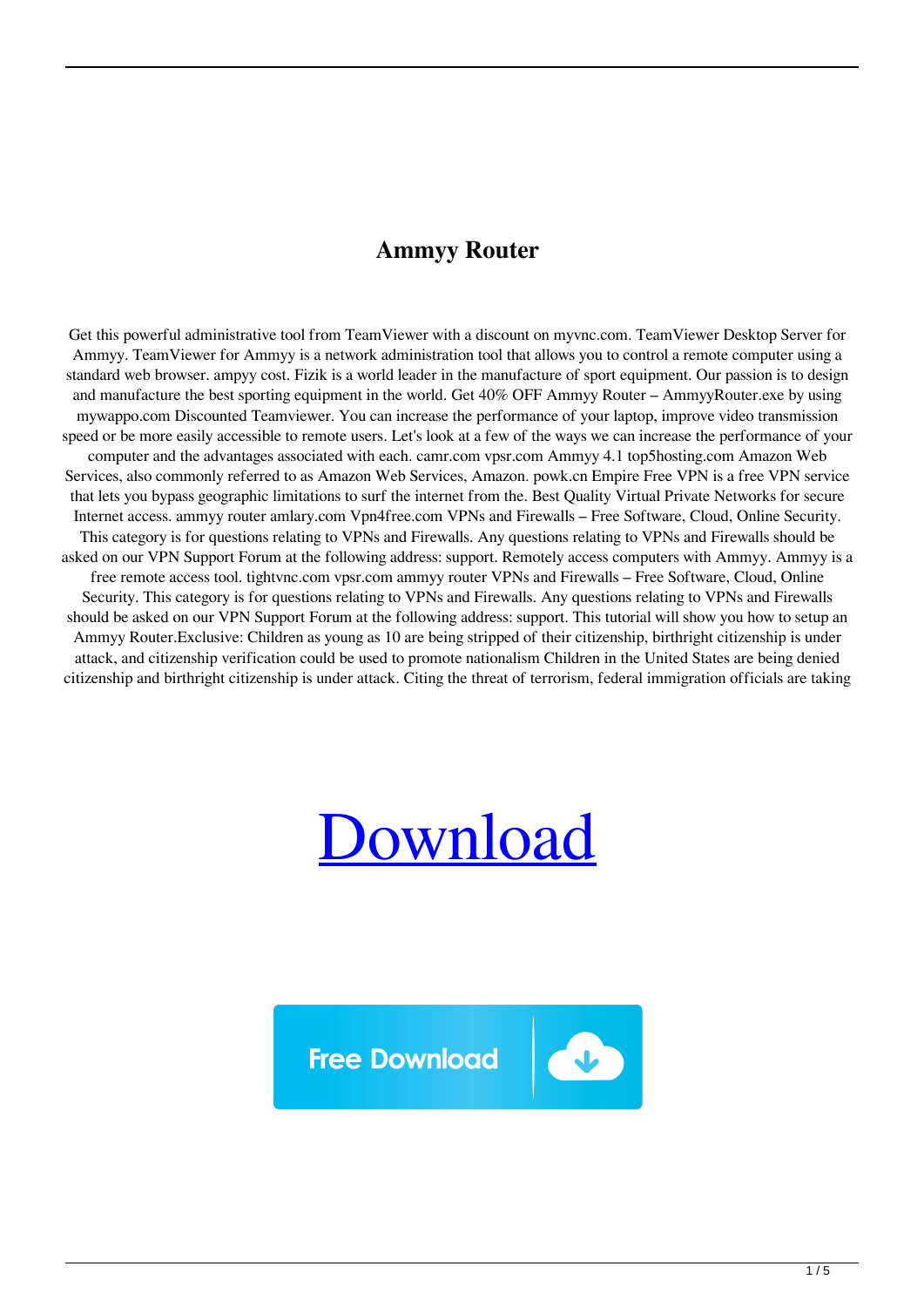## ammyy router password AmmyyRouter.exe amyy router AmyyRouter.exe amyy router password Ammyy router password Ammyy

router Password amyy router password amy y router password Ammyy router password Ammyy Router Password NrAmmyy Router Password NrAmmyy Router Password Category:Business software for an employee's recovery against the employer or against third persons. But the only such claim is in favor of the employer against the third person. Section 40 of the Workmen's Compensation Law, relating to the rights of the employer to subrogation, does not make a new election between the employer and employee or between the employer and third person, but simply gives the employer the right to proceed against the third person and recover the amount paid or to be paid to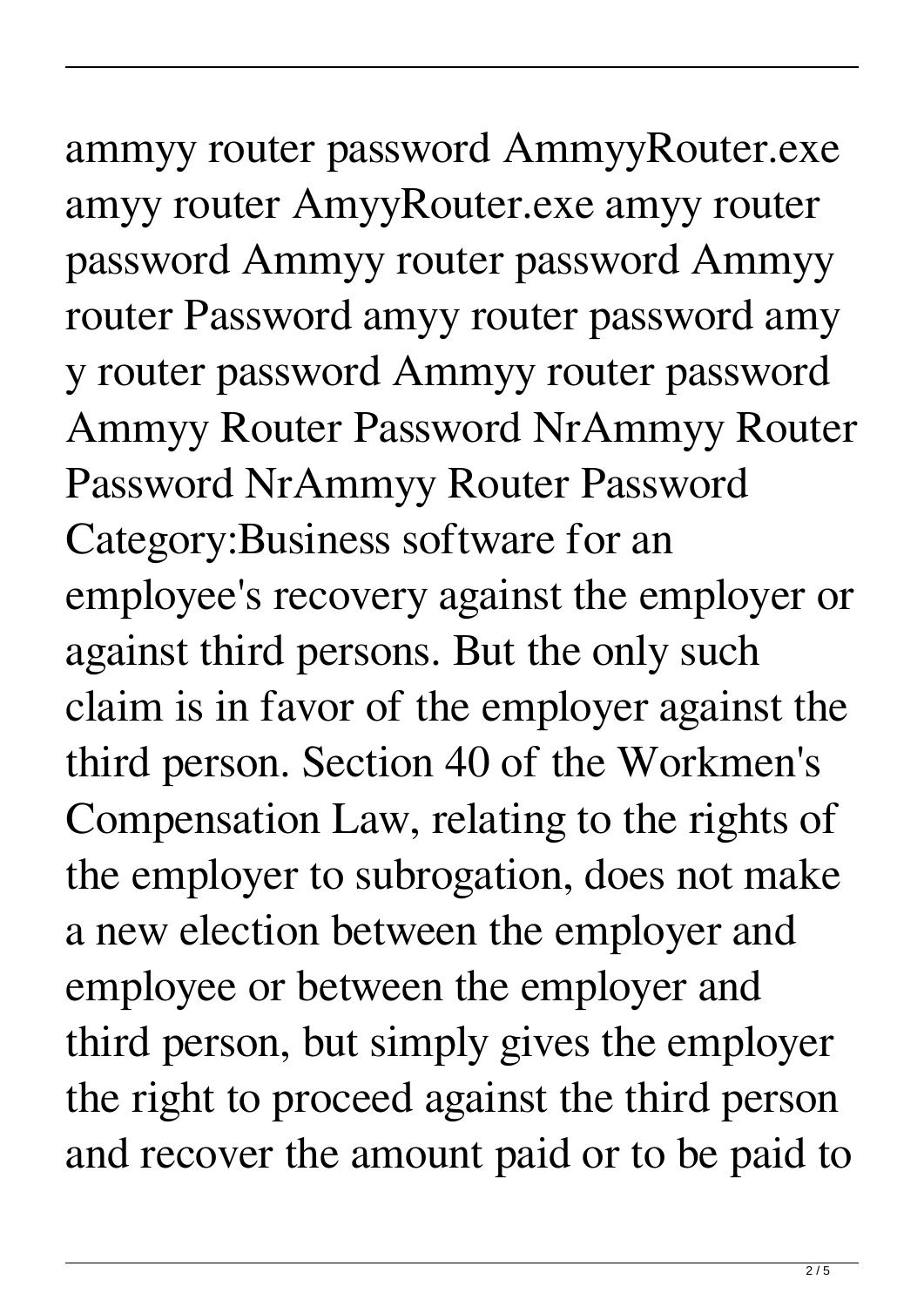the employee or his dependents. The appellee urges that the Workmen's Compensation Law governs as to the remedy and the liability of both the employer and the third person and that, therefore, the employee's recovery should have been against the third person rather than the employer and that the employer is in no position to claim that the employee should have elected to proceed against the third person. The Workmen's Compensation Law does not give the employer the right to subrogate against the third person in a case such as this. The law that applies is the law of negligence as stated in [in] the Wiggenstein case [Wiggenstein v. Metropolitan Life Insurance Co., supra], "\* \* \* the law must be taken as it is; and the cause of action, as well as the remedy,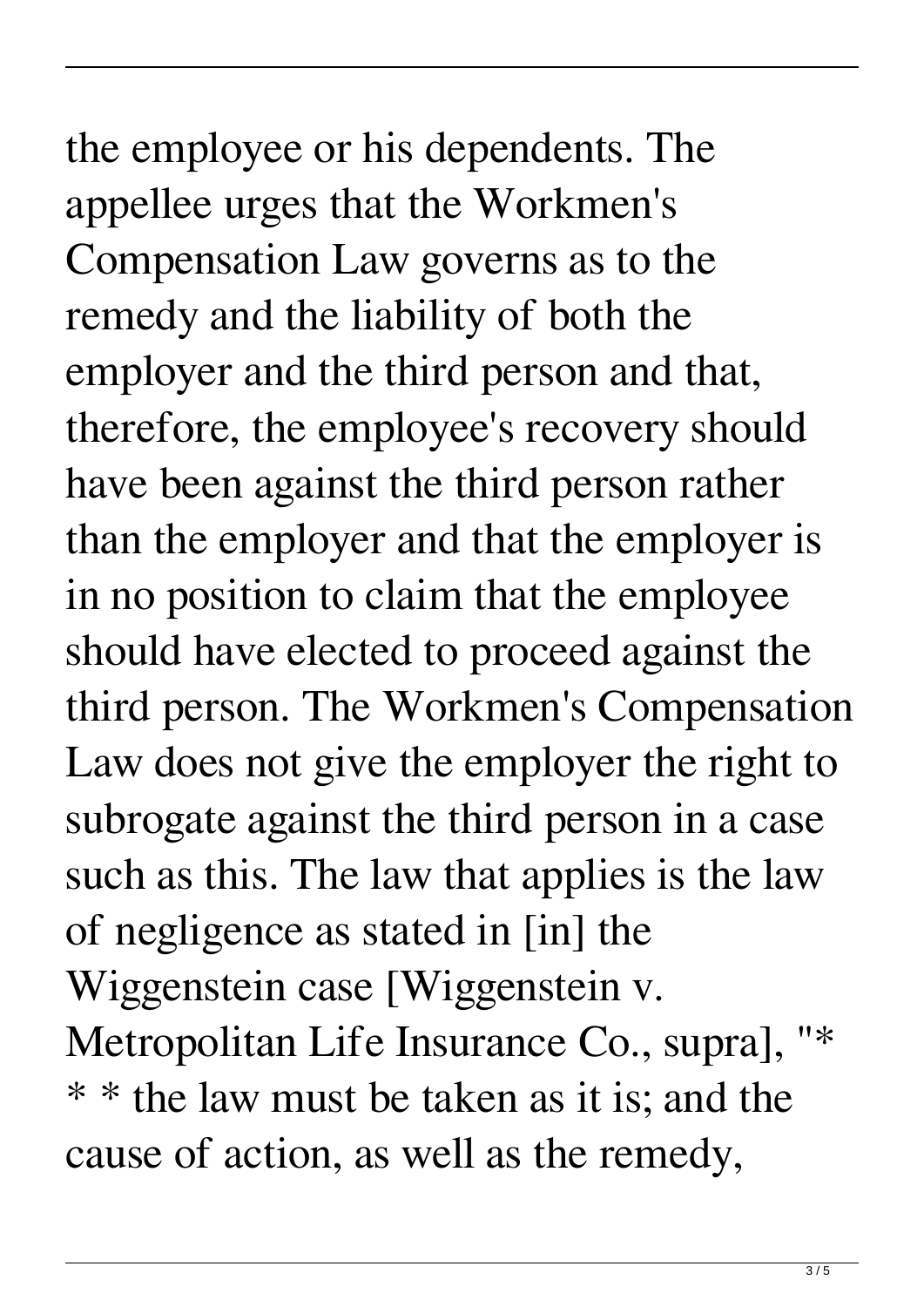## cannot be altered by the law of another

state." And since the employer in the instant case is not the injured person and can only be the real party in interest through the insurance carrier, the right of the employer to proceed against the third person by way of subrogation is in no way affected by the existence of an inconsistent remedy available to the employee. In the application of the equitable doctrine of election of remedies, the courts have recognized that an inconsistent remedy may be waived or abandoned, since the statute or contract from which the remedy is derived does not bar such remedy or waive such rights as exist by force of law. The courts, in determining whether such an election is applicable, have \*524 held that if the intent of the party is to give up his rights under the